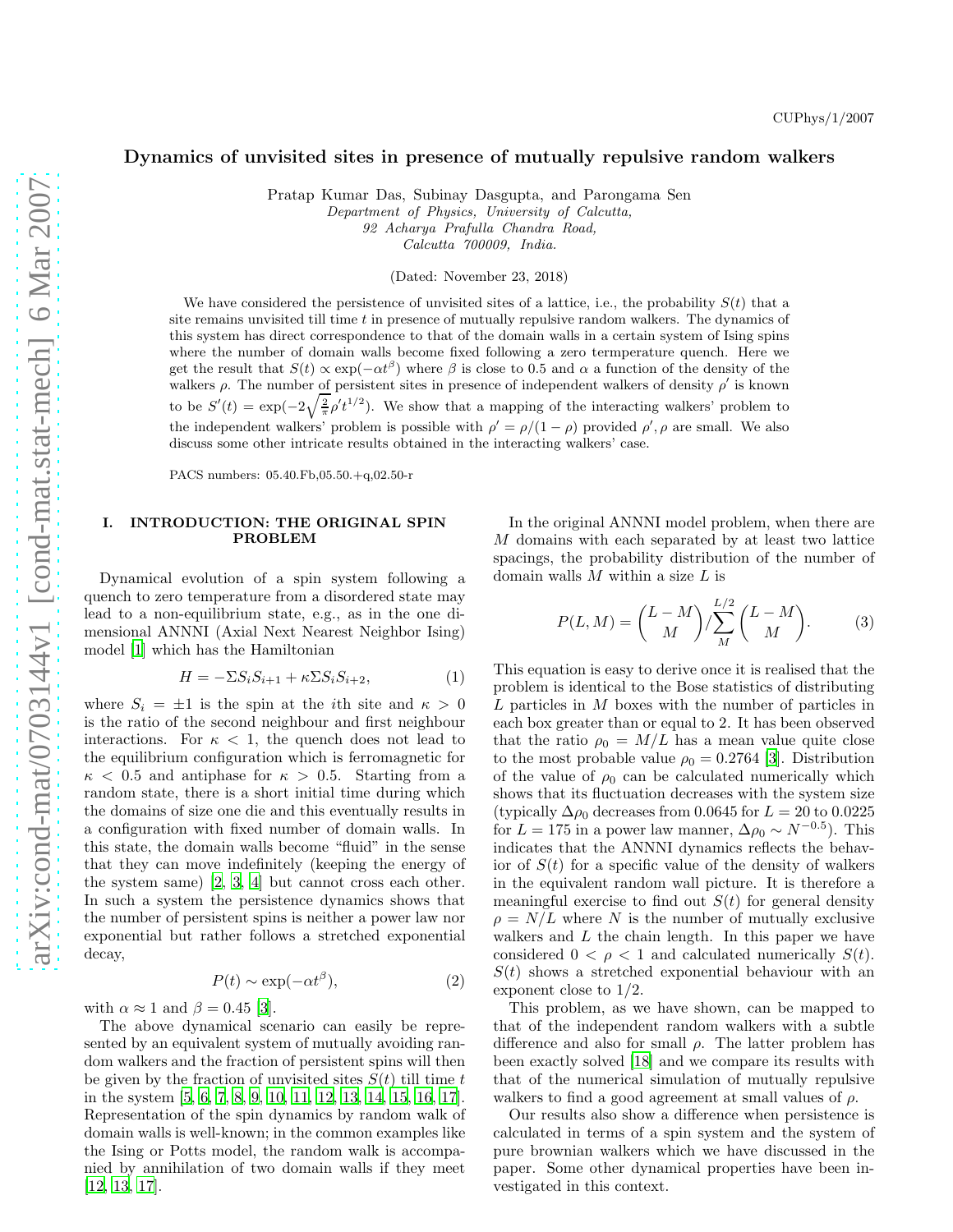

FIG. 1: Possible movement of the tagged walker (highlighted):  $(a)$  cannot move.  $(b)$  either does not move or can move to the left/right. (c) either does not move or can move to the right. (d) either does not move or can move to the left.

### II. PERSISTENCE OF UNVISITED SITES IN PRESENCE OF MUTUALLY EXCLUSIVE WALKERS

To keep correspondence with the original spin dynamics of the ANNNI model, any of the site in the system may be selected for updating. It may or may not contain a random walker. If it does, then the step taken by this random walker is according to the following three situations:

1. If the walker is flanked by two random walkers on both sides; it cannot make any movement and stays there - this corresponds to a locked domain wall (Fig 1a).

2. There are no neighbouring random walker, then the random walker remains at its position with probability 1/2 - this corresponds to the probability that a spin does not flip even at the domain boundary. It can also move to either left or right with equal probability (Fig 1b).

3. There is only one neighbouring walker, say, to the left (right), then it does not move or moves to the right (left) (Fig1 (c) and (d)) with equal probability.

Let us represent this dynamical rule by  $D_{ANN}$ , a dynamics which corresponds to the ANNNI model dynamics.

As the walls are reflecting, if the random walker happens to hit the wall, it can only step in-wards or stay there. When L sites are hit, one Monte Carlo step is said to be completed.

It may be noted that in the original ANNNI model, domain walls need to maintain a least distance of two lattice spacings. We have relaxed this condition to one lattice spacing which is equivalent to having on-site repulsion of random walkers. Effectively, this means that the original ratio  $\rho_0 = M/L$  in ANNNI corresponds to  $\rho = N/L = 2\rho_0$  in the present case.

The starting position of the random walkers may be assumed to be either already visited or not yet visited. The calculation of persistence will depend on it. In what we call the spin picture (SP), they are unvisited and in the random walker picture (RWP) they are assumed to be visited already. This brings in a subtle difference in the two problems. We have discussed the two problems separately in the following two subsections.

### A. The spin picture

First, we calculate the survival probability  $S(t)$  defined as the probability that a site has not been visited by any of the random walkers till time t. (This corresponds to  $P(t)$ , the persistence probability of the original ANNNI model with  $\rho \simeq 0.54$ .)

In Fig. 2,  $S(t)$  is plotted against time t for different densities  $\rho$  with a fixed lattice size  $L = 10000$ . In each case,  $S(t)$  decays with time following a stretched exponential behavior  $\exp(-\alpha t^{\beta})$  where  $\beta = 0.50 \pm 0.02$ . This value of  $\beta$  compares well with 0.45 obtained for  $P(t)$  in the ANNNI model [\[3\]](#page-5-2). Increasing the system size does not affect the result, only the variation of  $S(t)$  can be observed over a longer duration of time.

Interestingly, the value of  $\alpha$  increases with the the increase of the density  $\rho$  till the value of  $\rho \approx 0.55$ . Beyond this value,  $\alpha$  decreases gradually as the density increases roughly as  $(1-\rho)$  (Fig. 3). The behaviour of  $\alpha$  as a function of  $\rho$  will be discussed in greater detail in the next section.

The qualitative behaviour of  $\alpha$  as a function of  $\rho$  is not difficult to explain. For small values of  $\rho$ , the probability that a domain wall is hit is small and therefore one gets a slow decay of  $S(t)$  with time. On the other hand, for large values of  $\rho$ , most of the domain walls will be 'locked' such that again the variation of  $S(t)$  will be slow.

For very small  $\rho$ , we have checked that

<span id="page-1-0"></span>
$$
\alpha(1 - \rho) = \sqrt{2}\alpha(\rho) \tag{4}
$$



FIG. 2: (a) Survival probability  $S(t)$  as a function of time  $t$  for different densities of walkers on a lattice of size 10000. Each curve follows a stretched exponential of the form  $\exp(-\alpha t^{0.50})$ .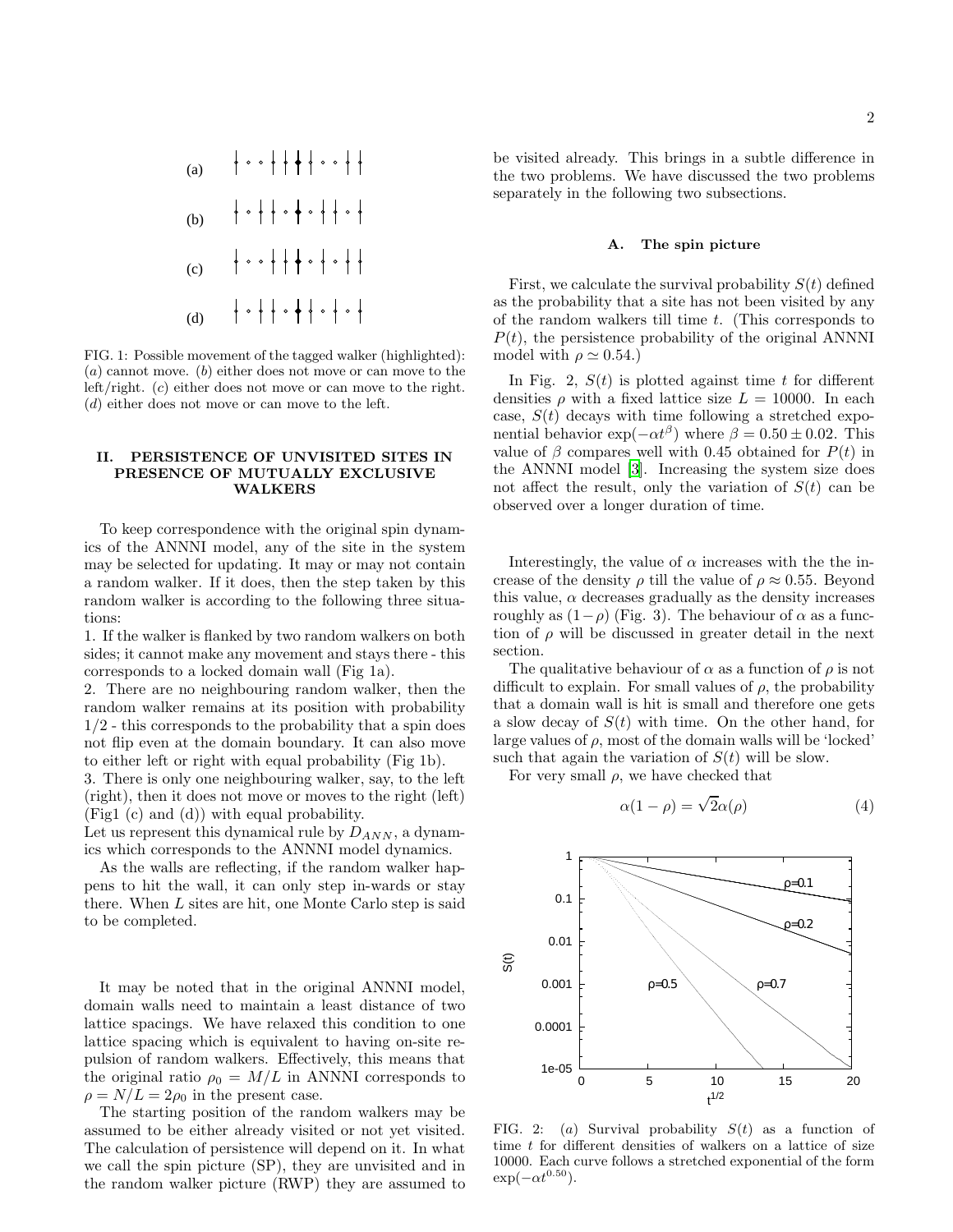

FIG. 3: Slope of the stretched exponential curve  $\alpha$  is plotted against the density  $\rho$  for both the SP (spin picture) and RWP (random walkers picture) for the dynamical rule  $D_{ANN}$  (see section II). Both the curves follow a behaviour  $1.13\rho/(1-\rho)$ for small  $\rho$ , shown by the dashed line.

holds good to a high degree of accuracy. Effectively this means that the relaxation rate at  $\rho \rightarrow 1$  is twice as much as that at  $\rho \rightarrow 0$ . This can be explained in the following manner: At  $\rho \rightarrow 1$ , an empty site occurs with a probability  $(1 - \rho)$  but has both neighbours occupied with a very high probability, almost one. At  $\rho \to 0$ , an empty site having an occupied neighbour is very rare (probability proportional to  $\rho$ ). In the former, in one iteration, the empty site can be visited by either of its neighbouring walkers while in the latter, visit to the empty site is possible by one walker only, making the time scale double.

One can now compare the value of  $\alpha$  obtained in the present study with that of the ANNNI model where  $\rho \simeq$ 0.27. In [\[3\]](#page-5-2), the value of  $\alpha$  was found to be equal to 1.06. For  $\rho = 2\rho_0 \simeq 0.54$ , we find that  $\alpha$  is very close to the value 1 (Fig. 3) showing again a good agreement with the ANNNI model dynamics.

#### B. The Random walker picture

In the RWP everything remains same but the initial sites occupied by the random walkers are assumed to be already visited. Now we find that  $S(t)$ again has a stretched exponential behaviour :  $S(t) \sim$  $\exp(-\alpha_{RW} t^{\beta_{RW}})$  with  $\beta_{RW} = 0.5 \pm 0.01$ . Now  $\alpha_{RW}$  does not show any non-monotonic behaviour but appears to diverge as  $\rho \rightarrow 1$ . This is again understandable, in the present picture, when  $\rho$  is close to one, most of the sites are already non-persistent to begin with and  $S(t)$  decays very fast making  $\alpha_{RW} \rightarrow \infty$ .

The exponents  $\beta_{RW}$  and  $\beta$  are apparently equal in the two pictures. In Fig. 3 the behaviour of  $\alpha_{RW}$  against  $\rho$ is also shown. It is to be noted that upto  $\rho \approx 0.5$ ,  $\alpha$  and  $\alpha_{RW}$  are equal and behave differently beyond this point. For the SP, the possibility of the domains getting locked increase as  $\rho$  increases and this happens with a higher probability beyond  $\rho = 0.5$ .

### III. MAPPING TO A SYSTEM OF NON-INTERACTING WALKERS

In the last section we obtained the result that the fraction of unvisited sites  $S(t)$  in presence of mutually repulsive walkers has a stretched exponential decay with exponent 1/2 in both the SP and RWP. This behaviour turns out to be exactly the same as that of  $S'(t)$ , the number of unvisited sites in the presence of independent or non-interacting walkers. In the latter system it has been shown [\[18](#page-5-17)] that when  $\rho'$  is the density of independent walkers,

$$
S'(t) \sim \exp(-\alpha' \rho' \sqrt{t}), \tag{5}
$$

with  $\alpha' = 2\sqrt{\frac{2}{\pi}}$  $\frac{2}{\pi}$ .

In this section we show that the interacting system can be mapped to the independent walkers' system with the transformation  $\rho' = \rho/(1-\rho)$ . To show this, let us consider a configuration C of N interacting walkers of density  $\rho$  which follow a dynamics represented by D. For the present discussion, we make the dynamics  $D$  simpler than  $D_{ANN}$ : the walker will always execute a movement when at least one of the neighbouring site is vacant - if both are vacant, probability to move either to the left or to the right is  $1/2$ . In case only one neighbouring site is occupied, the random walker will move to the empty neighbouring site. (One obtains the same behaviour of  $S(t)$  with this rule, including the relation [\(4\)](#page-1-0), only the numerical value of  $\alpha$  increases by a factor of  $\sqrt{2}$  compared to  $D_{ANN}$  where the time scale is simply double compared to  $D.$ )

For the independent walkers, let us consider a configuration  $C_0$  of N walkers of density  $\rho'$ , who do not "see" each other. The dynamics  $D_0$  here is simply that each walker will move to left or right with equal probability. The world lines in the 1+1 dimension of the walkers are shown in Fig 4a and 4b.

Now let us create a mapping of the original configuration  $C$  to  $C'$  given by

$$
x_k'(t) = x_k(t) - k,\tag{6}
$$

where  $x_k(t)$  is the position of the kth walker  $(k =$  $1, 2, \ldots M$  from the left) at time t [\[19\]](#page-5-18). Effectively this mapping implies that one spacing between consecutive walkers is being removed. This would remove the constraint in C that two walkers have hard core repulsion and each world line of  $C'$  therefore also occurs in  $C_0$ . Although all world lines of  $C'$  and  $C_0$  have one to one correspondence, in  $C'$  one has the constraint that  $x_1 < x_2 < x_3$ .....  $\lt x_N$  while in  $C_0$  there is no such constraint. Therefore a particular configuration may occur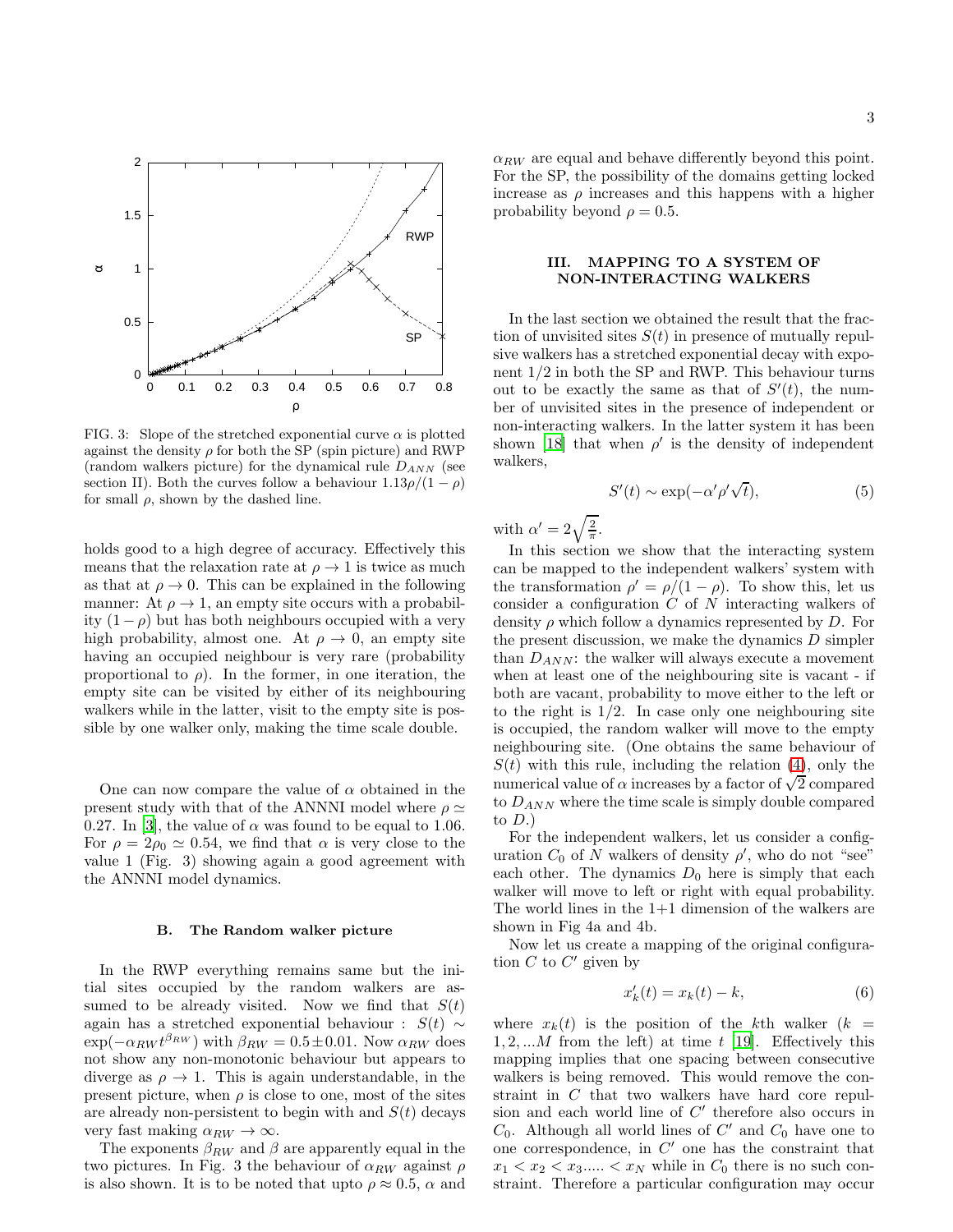

FIG. 4: Typical examples of (a) mutually repulsive walkers  $(C)$  and (b) Independent walkers  $(C_0)$ . (c) The mapped configuration  $C'$  following eq. 6. In (d), another realisation for the independent walkers is possible by switching the order of the walkers at the later time. This is not allowed in  $C'$ .

with different weight factors in  $C_0$  and  $C'$  (Figures 4b,c, and d).

Using the above mapping, the effective chain length in  $C'$  is  $L-N$  and not L. Thus the density  $\rho$  in C is related to the density  $\rho'$  in  $C'$  by the equation

$$
\rho' = \frac{\rho}{1 - \rho}.\tag{7}
$$

Ignoring the weight factor, the mapping is effective in showing the correspondence between the interacting and independent walkers' picture. Exact correspondence will imply that  $\alpha$  or  $\alpha_{RW}$  (with D) would be equal to  $\alpha'(\frac{\rho}{1-\rho}),$ where  $\alpha' = 2\sqrt{(2/\pi)}$ , when dynamics D is used. This can happen if the dynamical rule D applied to C leads to states which when mapped to  $C'$  will correspond exactly to the states obtained by applying  $D_0$  on  $C_0$  (with the same weightage). We have verified that this is true for configurations in which either a walker is "alone" (both neighbours are empty) or has at most one walker in a neighbouring site. However, when three walkers occupy consecutive sites (a "three" state), the dynamics  $D$  gives rise to states which cannot be obtained from  $C_0$  applying  $D_0$  on it. Since the probability of having "three" states increases with  $\rho$ , we expect that the results for independent and interacting walkers will differ at higher  $\rho$ . For  $D_{ANN}$ , it is expected that  $\alpha$  and  $\alpha_{RW}$  values would be equal to  $\frac{\alpha'}{\sqrt{6}}$  $\frac{\alpha'}{\sqrt{2}}\rho/(1-\rho) = \frac{1.13\rho}{1-\rho}$  upto small  $\rho$  which is exactly what we observe (Fig. 3) (time scales for  $D_{ANN}$ being simply twice that of  $D$ ).

Obviously a "three" state cannot be avoided if  $\rho > 2/3$ and this gives an upper bound where the disagreement will occur. In reality, such states occur at values of  $\rho$ much below than this, even at about  $\rho = 0.2$ . We have verified that, if the three-states are forcibly ruled out in the simulation, the correspondence between the independent and interacting walkers remain valid upto  $\rho \approx 0.4$ .

We would like to comment in this section that while for the interacting walkers' system,  $\alpha$  behaves differently in the SP and RWP, no such difference exists for the independent walkers' case. This is because there is no restriction on the movement of the walkers here even as the density becomes high.

A subtle point relevant to the mapping needs to be mentioned here. At small  $\rho$  the results for C and  $C_0$ are equivalent indicating that the dynamical evolution of the walkers can be mapped to each other. It may still remain a question whether the persistence probability of C can be mapped to that of  $C'$ . The question arises as the N sites removed from the original system may either be persistent or non-persistent. On an average, however, the persistence of the two systems  $C$  and  $C'$  will be same. This is because the average number of persistent sites removed is  $P(t)N$ . Thus in the mapped system, persistence probabilty is again  $(P(t)L - P(t)N)/(L - N) = P(t)$ . This justifies the correspondence of persistence in C and  $C'$  and hence  $C_0$ . The issue of equivalence of persistence requires special mention as persistence is not related to other dynamical behaviour of a system in general.

## IV. NON-MONOTONICITY OF  $\alpha$  AND A FEW RELEVANT COMMENTS

The result for persistence probability in the spin picture and random walker picture differ in the interacting walkers' case as in the SP there is a non-monotonicity in  $\alpha$ . This non-monotonic behaviour is clearly due to two features (a) presence of interacting walkers and (b) the dynamic quantity under consideration being persistence.

Point (a) is already discussed in the last section. Regarding point (b), it must be noted that the nonmonotonicity appears when we assume that the initially occupied points are not visited, a fact which is relevant to persistence dynamics only. In this section we have discussed a few other dynamical phenomena in presence of interacting walkers. However, we find that none of these are accompanied by any non-monotonic behaviour of the relevant quantities appearing in them.

Two dynamic quantities  $\sigma_1$  and  $\sigma_2$  representing fluctuations can be defined in the following way: we tag a random walker and calculate the fluctuation of its position  $x(t)$  at time t with respect to its initial position  $x(0)$ and study its behavior with time (Fig. 5).

Precisely,  $\sigma_1$  is defined as

$$
\sigma_1(t) = \sqrt{\langle (x(t) - x(0))^2 \rangle}.
$$
 (8)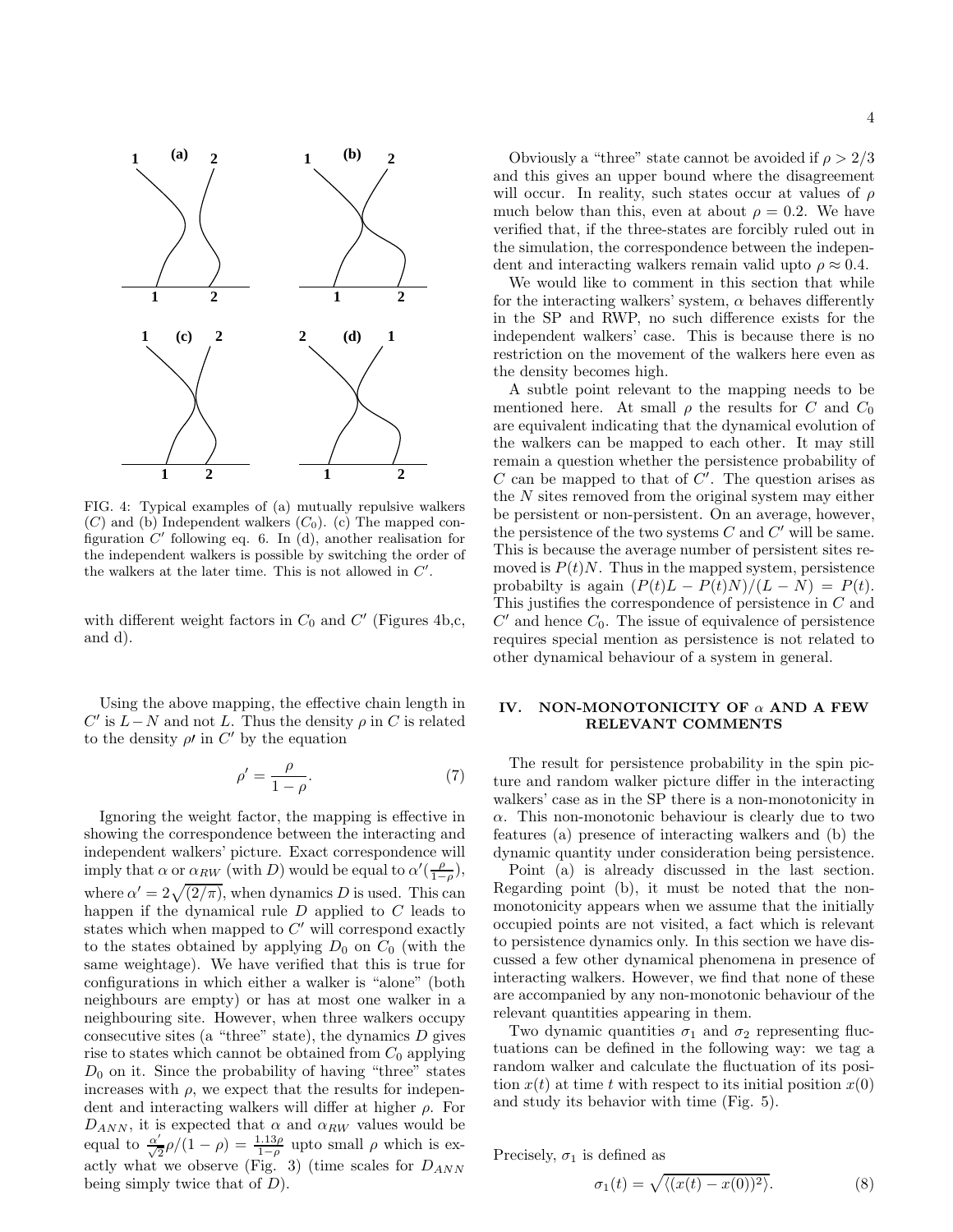

FIG. 5: The movement of a tagged domain wall along time (vertical axis):  $x(0)$  is its initial position,  $x(t)$  its position at time t and  $\langle x(t) \rangle$ , the mean position averaged up to time t.

In the second measure, we notice that the path of a walker can be viewed as an interface (with no overhangs) in  $1 +$ 1 dimensions (Fig 5). One can then measure the interface width at any time given by

$$
\sigma_2(t) = \sqrt{(\langle x^2(t) \rangle - \langle x(t) \rangle^2)}.
$$
\n(9)

where  $\langle x(t) \rangle$  is the mean value of the position x at time t. It is known that for a single walker (i.e.,  $\rho = 0$  in the thermodynamic limit)  $\sigma_1(t) = At^{\theta}$  with  $\theta = 0.5$ . Here, we find  $\sigma_1(t) = t^{\theta}$  with  $\theta \simeq 0.25$  at long times for all values of  $\rho$ . This is in agreement with [\[20\]](#page-5-19) where the result  $\theta = 0.25$  has been derived exactly. In the present system,  $\rho$  has a finite value and for the smallest value of  $\rho$  shown in Fig. 6, a crossover effect is noted, i.e., the behavior at earlier time appears to be consistent with  $t^{0.5}$ . This is because at small  $\rho$ , the walker continues as a free walker for a considerable period of time and exhibits the corresponding behaviour.

The behavior of  $\sigma_1(t)$  with time t has been studied for values of  $\rho$  even smaller than 0.1 in smaller lattices and it appears that for any finite  $\rho$ , however small,  $\theta \simeq 0.25$ is valid at longer times always. We conclude that there is a transition point at  $\rho = 0$  for any  $\rho \neq 0$ , the random walker exponent is  $\simeq 0.25$  while for  $\rho = 0$ , it is 0.5. The results for  $\sigma_2$  are consistent with the above observations. Both  $\sigma_1$ ,  $\sigma_2 = At^{\theta}$  with  $\theta = 0.25$  independent of  $\rho$  (for  $\rho \neq 0$ ), while A depends on  $\rho$ . In Fig. 7, we plot  $A(\rho)$ against  $\rho$  for both  $\sigma_1$  and  $\sigma_2$ .  $A(\rho)$  decereases monotonically with  $\rho$  and follows a rough exponential decrease as  $A(\rho) \simeq \exp(-2\rho)$  except for values very close to 1, where one can expect anomalous behavior.

We investigate the behavior of another quantity  $D(t)$ , which we define as the fluctuation of the distance  $d(t)$ between two neighbouring walkers at time t with respect to its initial value  $d(0)$ . Precisely,





FIG. 6: Fluctuation  $\sigma_1$  of the position of a walker w.r.t. its initial position as a function of time  $t$  for different no. of walkers on a lattice of size 5000. The best fit curves have a slope  $\simeq 0.25$  for the higher densities.



FIG. 7: Amplitudes (A) of  $\sigma_1, \sigma_2 (= At^{\theta})$  and  $D_{sat}$  as function of  $\rho$ . The dashed lines are guides to the eye.

 $D(t)$  shows an initial increase with t and reaches a time independent equilibrium value  $D_{sat}$  at larger times. This equilibrium value  $D_{sat}$  (calculated from the mean value of the last 100 Monte Carlo steps), when plotted against ρ, again shows a monotonic decay with ρ (Fig. 7). Hence, in contrast to the factor  $\alpha$  appearing in the persistence dynamics, we do not find non-monotonic behavior in the factors appearing in the other dynamical features.

# V. SUMMARY AND CONCLUSIONS

In summary, we have considered the dynamics of N mutually avoiding random walkers on a one dimensional